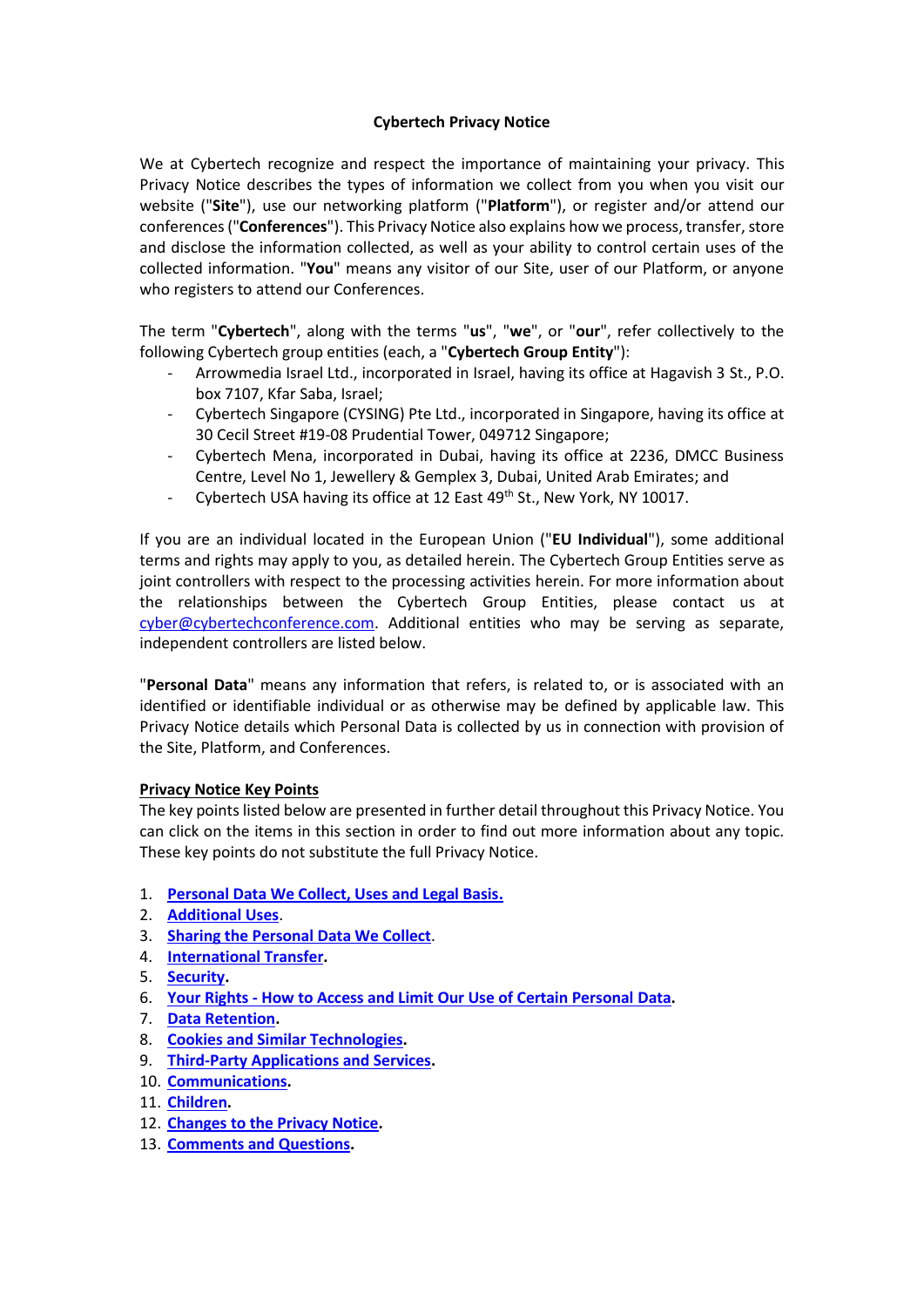- <span id="page-1-0"></span>1. **Personal Data We Collect, Uses and Legal Basis.** Depending on your usage, we collect different types of data and we and any of our third-party subcontractors and service providers use the data we collect for different purposes, as specified below. You have no legal obligation to provide us with Personal Data, but if you refuse to provide such Personal Data, we may not be able to register you to the Platform or Conferences and/or provide you with services in connection with them.
	- 1.1. **Conference Registration Data** In order to register for our Conferences as a participant or representative of a sponsor and you will be required to provide us with the following Personal Data: your name, email address, phone number, country, the organization with which you are associated, and your role and position level within that organization. You may also choose to provide additional details like your full address or answer certain optional questions about your interests and preferences as part of the registration process.

How we use this data: (1) to register you for our Conference, including to create and issue your conference badge; (2) to respond to your inquiries, requests, and complaints, and to contact and communicate with you; (3) to evaluate and improve our services, and develop new products and services, including by conducting market research and surveys; (4) if you have consented, to provide you with informational newsletters and promotional materials relating to the Conferences and related services that we, our related or group companies or our business partners offer; and (5) if you have consented, we may share your Personal Data with business partners to allow them to contact you independently. For more information about our direct marketing activities and how you can control your preferences, please see the Direct Marketing section below.

Legal Basis: (1) When we process your Personal Data for the purpose of registering you for the Conference and responding to your inquiries, we do so in performance of our contract with you. (2) When we process your Personal Data for the purposes of evaluating our services, such processing is based on our legitimate interests. (3) When we process your Personal Data for the purpose of providing you with informational newsletters and promotional materials or when we share your Personal Data with third parties, such processing is based on your consent.

1.2. **Payment Data** - If you make a payment as part of the registration process, we receive the last four (4) digits of your credit card number.

How we use this data: To process the payment for your purchase.

Legal Basis: We process this Personal Data for the purpose of performance of a contract with you when processing payments.

1.3. **Platform Registration Data**. If you have registered for a Conference (except in the case where you have registered for an Exhibition Visitor Pass), you will be given the option to register for our networking Platform. You may choose whether you would like to be visible on the Platform. When you register for the Platform, you will have the option to add additional information such as your social networking information and your picture. Note that if you do not choose to be visible, this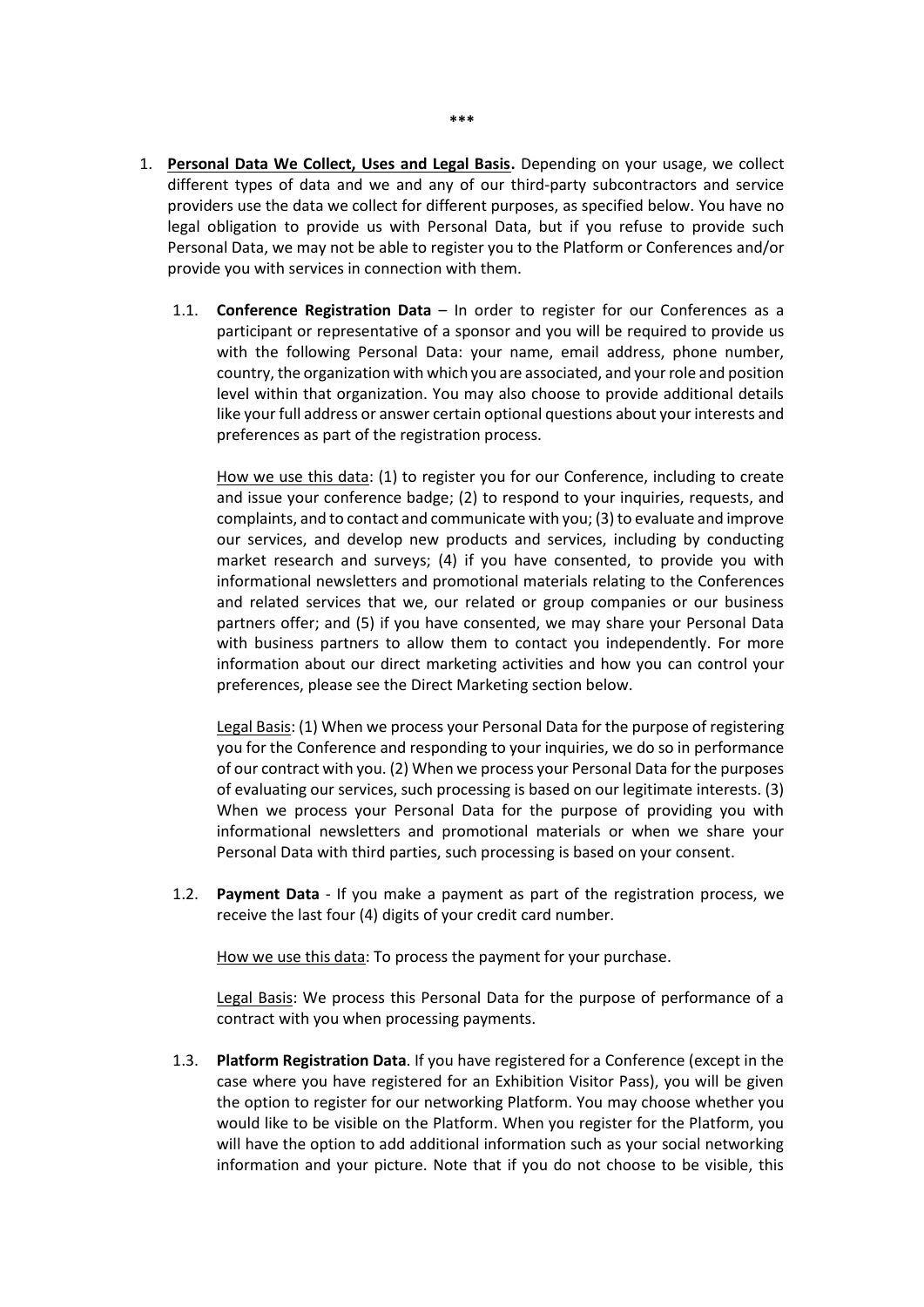information will not be available to other participants.

How we use this data: To register you for our Platform.

Legal Basis: When we process your Personal Data for the purpose of registering you for the Platform, we do so in order to provide the Platform to you, which is considered performance of a contract with you.

1.4. **Pictures and Videos** – We may hire photographers or videographers to cover our Conferences. Participants may be photographed directly or may appear in the background of event photos or videos.

How we use this data: We may post videos or pictures of Conferences, including on social media, to notify or update the public that the event took place. We may tag individuals in specific photos. We may also use the photos in other marketing materials.

Legal Basis: When we collect event pictures, we do so on the basis of our legitimate interest to market future Conferences and our Services.

1.5. **Digital Event Registration Data** – When you register for online conferences, lectures, courses, lessons, presentations, or similar events ("**Digital Event**"), you will be required to provide your name, email address, phone number, country, the organization with which you are associated, and your role and position level within that organization. You may also choose to provide additional details like your full address or answer certain optional questions about your interests and preferences as part of the registration process.

How we use this data: (1) to register you to the Digital Event; (2) to respond to your inquiries, requests, and complaints, and to contact and communicate with you; (3) to evaluate and improve our services, and develop new products and services, including by conducting market research and surveys; (4) if you have consented, to provide you with informational newsletters and promotional materials relating to the Digital Event, our Conferences and related services that we, our related or group companies or our business partners offer; and (5) if you have consented, we may share your Personal Data with business partners to allow them to contact you independently. For more information about our direct marketing activities and how you can control your preferences, please see the Direct Marketing section below.

Legal Basis: (1) When we process your Personal Data for the purpose of registering you for the Digital Event and responding to your inquiries, we do so in performance of our contract with you. (2) When we process your Personal Data for the purposes of evaluating our services, such processing is based on our legitimate interests. (3) When we process your Personal Data for the purpose of providing you with informational newsletters and promotional materials or when we share your Personal Data with third parties, such processing is based on your consent.

1.6. **Contact Information** – When you use the contact form on our Site, we collect your full name, company/organization, your position within that organization, your country, email address, phone number, as well as the purpose of the contact and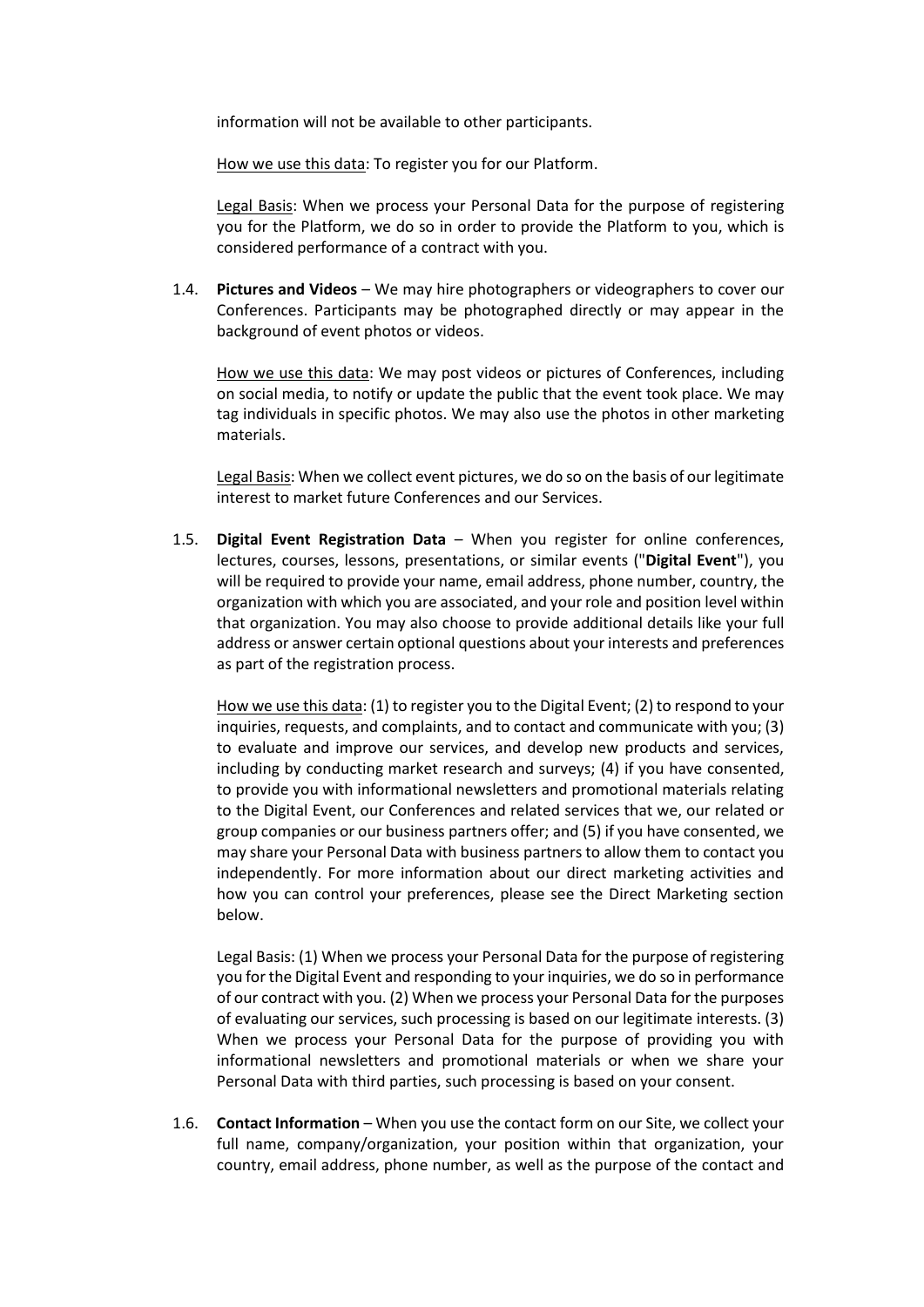the content of your inquiry.

How we use this data: To respond to your request or inquiry, and, if you have consented, to provide you with informational newsletters and promotional materials relating to services that we or our business partners offer.

Legal Basis: We process this Personal Data based on performance of a contract when we respond to your inquiry. We provide you with newsletters and promotional materials based on your consent.

1.7. **Automatically Collected Data –** When you visit the Site, we automatically collect information about your computer or mobile device, including non-Personal Data such as your operating system, and Personal Data such as your IP address, device ID, as well as your browsing history and any information regarding your viewing or use of our Site. For more information about the cookies and similar technologies we use and how to adjust your preferences, please see the section "Cookies and Similar Technologies" below.

How we use this data: (1) to review usage and operations, including in an aggregated non-specific analytical manner, develop new products or services and improve current content, products, and Services; (2) to prevent fraud, protect the security of our Site and address any problems with the Site; (3) subject to your consent, to provide you with customized content, targeted offers, and advertising related to our products and services, based on your usage history on the Site on other third-party sites or apps you may visit and/or use.

Legal Basis: We process this Personal Data for our legitimate interests to develop and improve our products and services, review usage, perform analytics, prevent fraud, for our recordkeeping and protection of our legal rights and to market our own products and services and/or services of our group entities. We will only use your Personal Data for marketing third parties' products and services if you have consented to such use. Additional information regarding direct marketing is provided below.

# <span id="page-3-0"></span>2. **Additional Uses**.

- 2.1. Statistical Information and Analytics. We and/or our service providers use analytics tools, including "Google Analytics" to collect and analyze information about the use of the Site and/or Platform, such as how often users visit the Site, what pages they visit when they do so, and what other sites and mobile applications they used prior to visiting the Site. By analyzing the information we receive, we may compile statistical information across a variety of platforms and users, which helps us improve our Site and our services, understand trends and customer needs and consider new products and services, and tailor existing products and services to customer desires. You can find more information about how Google collects information and how you can control such use at <https://policies.google.com/technologies/partner-sites>.
- 2.2. Direct Marketing. As described above, we may use Personal Data to let you know about our products and Services that we believe will be of interest to you and, if you have consented, about products and services of third parties. We may contact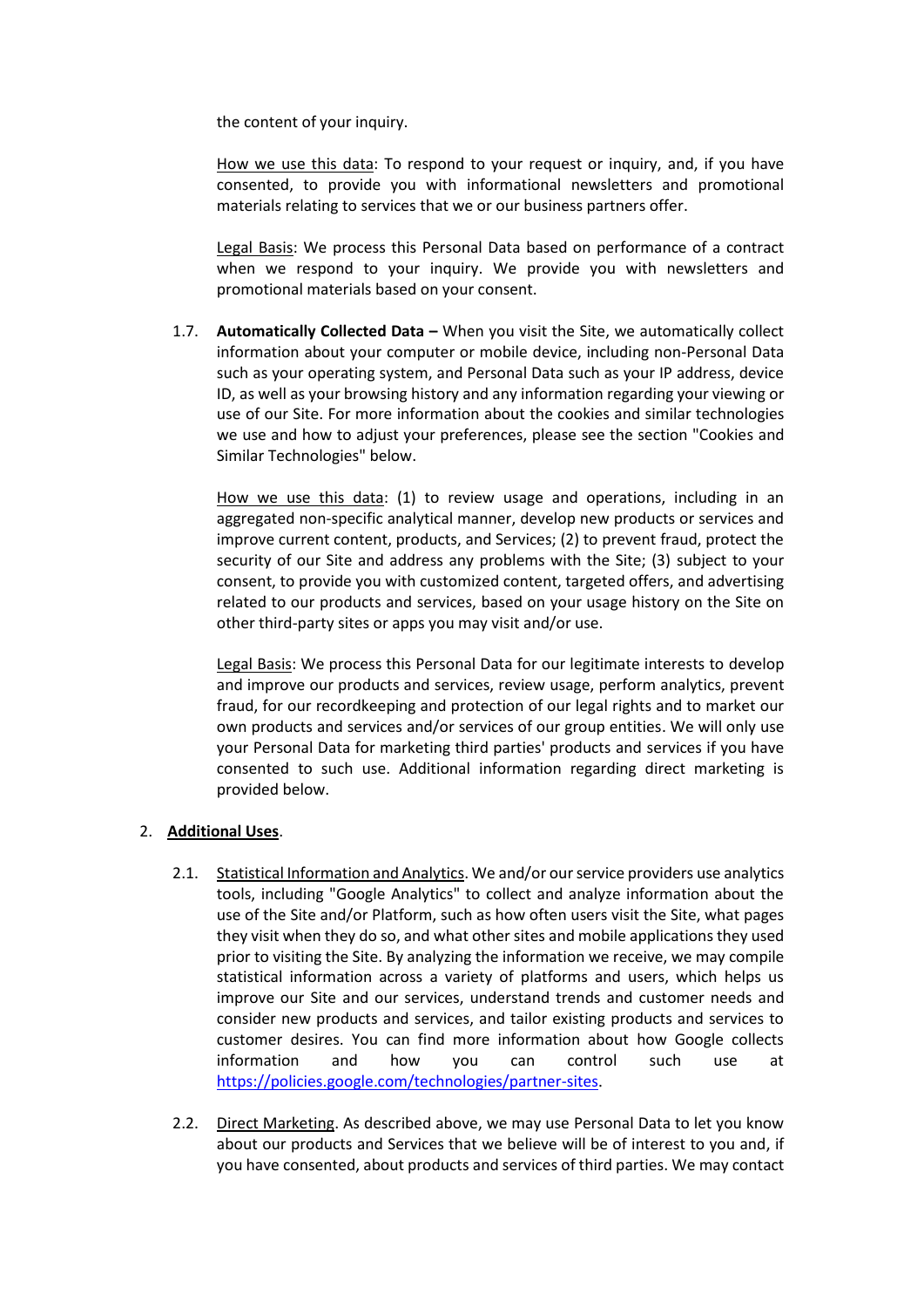you by email, post, or telephone or through other communication channels. In all cases, we will respect your preferences for how you would like us to manage marketing activity with respect to you. To protect privacy rights and to ensure you have control over how we manage marketing with you:

- 2.2.1. We will take steps to limit direct marketing to a reasonable and proportionate level and only send you communications which we believe may be of interest or relevance to you.
- 2.2.2. You can ask us to stop sending email marketing by following the "unsubscribe" link you will find on all the email marketing messages we send you. Alternatively, you can contact us at [cyber@cybertechconference.com.](mailto:cyber@cybertechconference.com)
- 2.2.3. You can change the way your browser manages cookies, which may be used to deliver online advertising, by following the settings on your browser as explained below. If our marketing activities are based upon your consent, you may withdraw this consent at any time.

We recommend you routinely review the privacy notices and preference settings that are available to you on any social media platforms as well as your preferences within your account with us.

- <span id="page-4-0"></span>3. **Sharing the Personal Data We Collect**. We share your information, including Personal Data, as follows:
	- 3.1. Affiliates. We share information, including your Personal Data, with the various Cybertech Group Entities listed above for the purpose of management of our business.
	- 3.2. Co-Organizers. If the Conference is organized in conjunction with another party, the other organizer of the Conference will have access to the Personal Data we collect and may use this Personal Data as an independent controller, for its own purposes, and in accordance with its privacy policy.
	- 3.3. Your Company. If you register as part of your company or an organization with which you are affiliated, using a voucher code they provided to you, we will share information about your registration with such entity. We do so in order to perform our contract with you and allow you to register as part of such entity.
	- 3.4. Other Participants. Exhibitors at Conferences may ask to scan your badge. If you choose to allow your badge to be scanned, which you are not required to do, we will share your Personal Data with the relevant exhibitor. The exhibitor may your Personal Data at its discretion, including to communicate with you for commercial purposes. In such instance, you subject yourself to the exhibitor's privacy practices. We have no control over or liability for the exhibitor's use of your Personal Data.
	- 3.5. Service Providers, and Subcontractors. We disclose information, including Personal Data we collect from and/or about you, to our trusted service providers and subcontractors, who have agreed to confidentiality restrictions and who use such information solely on our behalf in order to: (1) help us provide you with the Site, Platform, or Conferences, as applicable; (2) aid in their understanding of how users are using our Site, Platform, and/or participating in our Conferences; (3) for the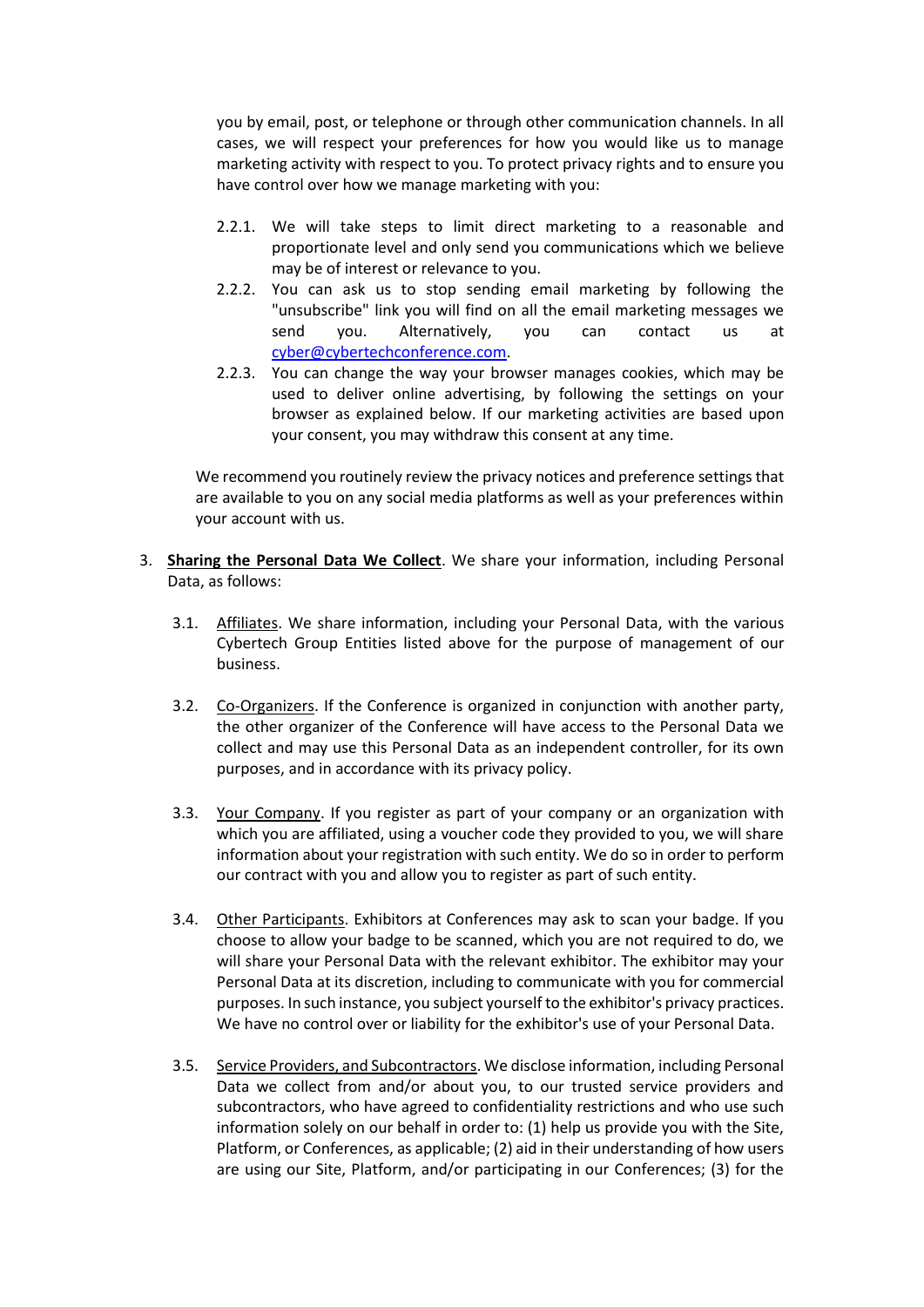purpose of direct marketing (see above for more details).

Such service providers and subcontractors provide us with IT and system administration services, data backup, security, and storage services, data analysis and help us serve advertisements and provide other marketing services.

- 3.6. Business Transfers. Your Personal Data may be disclosed as part of, or during negotiations of, any merger, sale of company assets or acquisition (including in cases of liquidation). In such case, your Personal Data shall continue being subject to the provisions of this Privacy Notice .
- 3.7. Law Enforcement Related Disclosure. We may share your Personal Data with third parties: (i) if we believe in good faith that disclosure is appropriate to protect our or a third party's rights, property or safety (including the enforcement this Privacy Notice); (ii) when required by law, regulation subpoena, court order or other law enforcement related issues, agencies and/or authorities; or (iii) as is necessary to comply with any legal and/or regulatory obligation.
- 3.8. Legal Uses. We may use your Personal Data as required or permitted by any applicable law, for example, to comply with audit and other legal requirements.
- 3.9. Advertisers. When you click on an ad, whether or not it's on our Site, the relevant advertiser will be alerted that someone has visited the page on which the relevant advertisement was displayed, and may be able to identify that it was you by using certain mechanisms, like cookies. With your consent Advertisers are able to combine the Personal Data they collect independently with the Personal Data we share.
- 3.10. Other Uses or Transfer of Your Personal Data. If you use our Site in connection with a third party's site, we may receive information (including Personal Data) about you from those third parties. Please note that when you use third parties outside of our Site, their own terms and privacy policies will govern your use of those services.

### <span id="page-5-0"></span>4. **International Transfer**.

- 4.1. We use subcontractors and service providers and have affiliates who are located in countries other than your own, as listed above and send them information we receive (including Personal Data). We conduct such international transfers for the purposes described above. We will ensure that these third parties will be subject to written agreements ensuring the same level of privacy and data protection as set forth in this Privacy Notice, including appropriate remedies in the event of the violation of your data protection rights in such third country.
- 4.2. Whenever we transfer your Personal Data to third parties based outside of the European Economic Area ("**EEA**") and when required under applicable law, we ensure a similar degree of protection is afforded to it by ensuring at least one of the following safeguards is implemented:
	- 4.2.1. We will only transfer your Personal Data to countries that have been deemed to provide an adequate level of protection for Personal Data by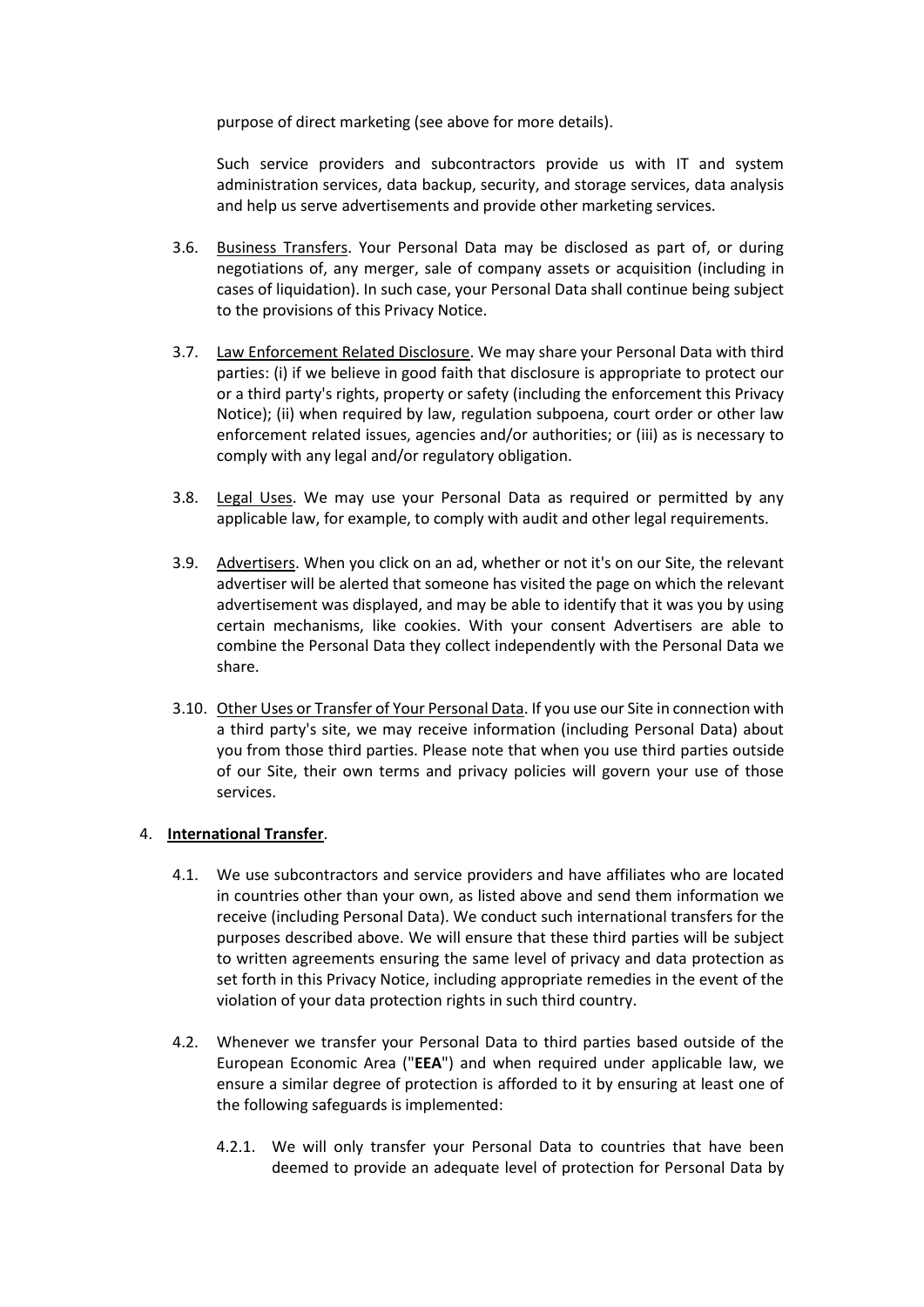the European Commission.

- 4.2.2. Where we use certain service providers not located in countries with an adequate level of protection as determined by the European Commission, we may use specific contracts approved by the European Commission which give Personal Data the same protection it has in the EEA.
- 4.3. Please contact us at [cyber@cybertechconference.com](mailto:cyber@cybertechconference.com) if you would like further information on the specific mechanism used by us when transferring your Personal Data out of the EEA.
- <span id="page-6-0"></span>5. **Security**. We have implemented and maintain appropriate technical and organization security measures, policies and procedures designed to reduce the risk of accidental destruction or loss, or the unauthorized disclosure or access to Personal Data appropriate to the nature of such data. The measures we take include:
	- 5.1. Safeguards The physical, electronic, and procedural safeguards we employ to protect your Personal Data include secure servers, firewalls, antivirus, and SSL encryption of data.
	- 5.2. Access Control We dedicate efforts for a proper management of system entries and limit access only to authorized personnel on a need to know basis of least privilege rules, review permissions quarterly, and revoke access immediately after employee termination.
	- 5.3. Internal Policies We maintain and regularly review and update our privacy related and information security policies.
	- 5.4. Personnel We require new employees to sign non-disclosure agreements according to applicable law and industry customary practice.
	- 5.5. Encryption We encrypt the data in transit using secure TLS protocols.
	- 5.6. Database Backup Our databases are backed up on a periodic basis for certain data and are verified regularly. Backups are tested regularly to ensure availability, and are accessible only by authorized personnel.
	- 5.7. However, no method of transmission over the Internet or method of electronic storage is 100% secure. Therefore, while we strive to use commercially acceptable means to protect your Personal Data, we cannot guarantee its absolute security.
	- 5.8. As the security of information depends in part on the security of the computer you use to communicate with us and the security you use to protect user IDs and passwords, please take appropriate measures to protect this information.
- <span id="page-6-1"></span>6. **Your Rights - How to Access and Limit Our Use of Certain Personal Data.** Subject to applicable law and certain exemptions, and in some cases dependent upon the processing activity we are undertaking, you have certain rights in relation to the Personal Data that we or other controllers hold about you, as detailed below. For any requests to exercise such rights with respect to information held by other controllers, please contact the applicable controller directly. If you wish for us to notify all independent controllers,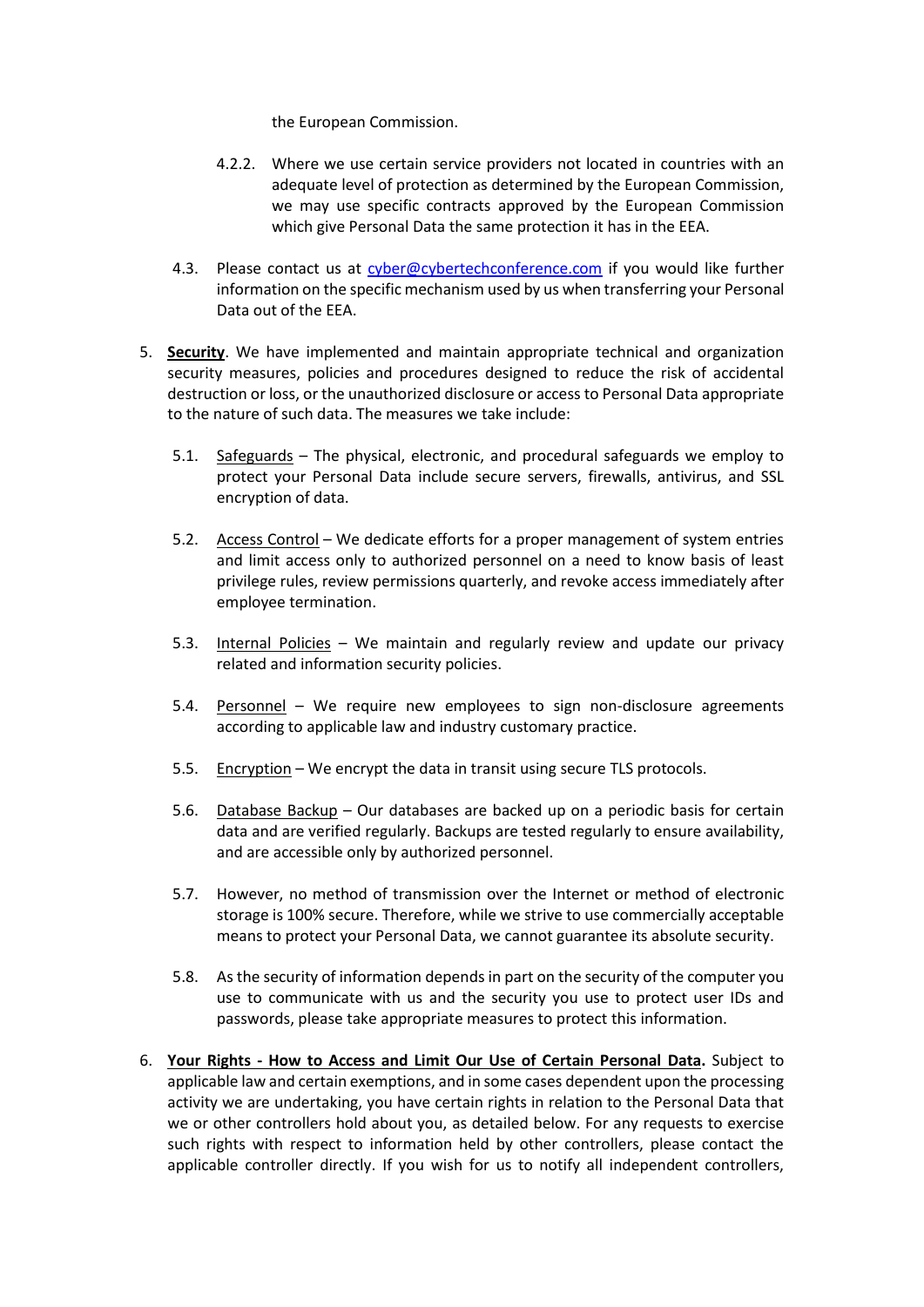please specify that request when you contact us in order to exercise any of your rights. We will investigate and attempt to resolve complaints and disputes and make every reasonable effort to honor your wish to exercise your rights as quickly as possible and, in any event, within the timescales provided by applicable data protection laws. We reserve the right to ask for reasonable evidence to verify your identity before we provide you with any information and/or comply with any of your requests, as detailed below:

- 6.1. Right of Access. You have a right to know what Personal Data we collect about you and, in some cases, to have such Personal Data communicated to you. Subject to applicable law, we may charge you with a fee. Please note that we may not be able to provide you with all the information you request, and, in such case, we will endeavor to explain to you why.
- 6.2. Right to Data Portability. If the processing is based on your consent or performance of a contract with you *and* processing is being carried out by automated means, you may be entitled to (request that we) provide you or another party with a copy of the Personal Data you provided to us in a structured, commonly-used, and machine-readable format.
- 6.3. Right to Correct Personal Data. Subject to the limitations in applicable law, you may request that we update, complete, correct or delete inaccurate, incomplete, or outdated Personal Data.
- 6.4. Deletion of Personal Data ("Right to Be Forgotten"). If you are an EU Individual, you have a right to request that we delete your Personal Data if either: (i) it is no longer needed for the purpose for which it was collected, (ii) our processing was based on your consent and you have withdrawn your consent, (iii) you have successfully exercised your Right to Object (see below), (iv) processing was unlawful, or (v) we are required to erase it for compliance with a legal obligation. We cannot restore information once it has been deleted. Please note that to ensure that we do not collect any further Personal Data, you should clear our cookies from any device where you have visited our Site. We may retain certain Personal Data (including following your request to delete) for audit and record-keeping purposes, or as otherwise permitted and/or required under applicable law.
- 6.5. Right to Restrict Processing. If you are an EU Individual, you can ask us to limit the processing of your Personal Data if either: (i) you have contested its accuracy and wish us to limit processing until this is verified; (ii) the processing is unlawful, but you do not wish us to erase the Personal Data; (iii) it is no longer needed for the purposes for which it was collected, but we still need it to establish, exercise, or defend of a legal claim; (iv) you have exercised your Right to Object (below) and we are in the process of verifying our legitimate grounds for processing. We may continue to use your Personal Data after a restriction request under certain circumstances.
- 6.6. Direct Marketing Opt Out. You can change your mind at any time about your election to receive marketing communications from us and/or having your Personal Data processed for direct marketing purposes. If you do, please notify us by contacting us at cyber@cybertechconference.com. We will process your request as soon as reasonably possible, however it may take a few days for us to update our records before any opt out is effective.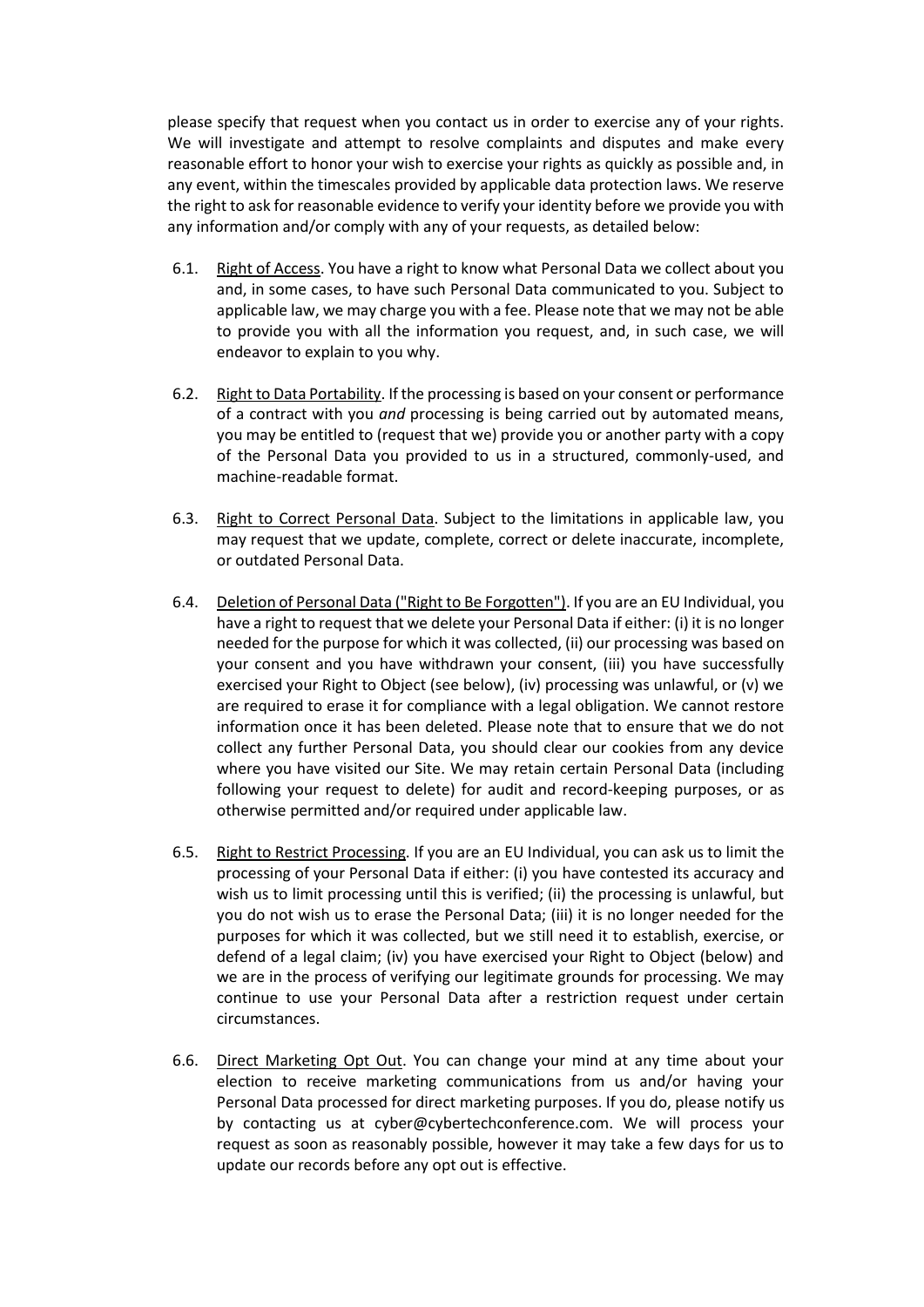- 6.7. Right to Object. If you are an EU Individual, you can object to any processing of your Personal Data which has our legitimate interests as its legal basis, if you believe your fundamental rights and freedoms outweigh our legitimate interests. If you raise an objection, we have an opportunity to demonstrate that we have compelling legitimate interests which override your rights and freedoms.
- 6.8. Withdrawal of Consent. You may withdraw your consent in connection with any processing of your Personal Data based on a previously granted consent. This will not affect the lawfulness of any processing prior to such withdrawal.
- 6.9. Right to Lodge a Complaint with Your Local Supervisory Authority. If you are an EU Individual, you may have the right to submit a complaint to the relevant supervisory data protection authority if you have any concerns about how we are processing your Personal Data, though we ask that as a courtesy you please attempt to resolve any issues with us first.

### <span id="page-8-0"></span>7. **Data Retention**.

- 7.1. Subject to applicable law, we retain Personal Data as necessary for the purposes set forth above. We may delete information from our systems without notice to you once we deem it is no longer necessary for these purposes. Retention by any of our processors may vary in accordance with the processor's retention policy.
- 7.2. In some circumstances, we may store your Personal Data for longer periods of time, for instance where we are required to do so in accordance with legal, regulatory, tax, audit, accounting requirements and so that we have an accurate record of your dealings with us in the event of any complaints or challenges, or if we reasonably believe there is a prospect of litigation relating to your Personal Data or dealings. To determine the appropriate retention period, we consider the amount, nature, and sensitivity of the Personal Data, the potential risk of harm from unauthorized use or disclosure of your Personal Data, the purposes for which we process your Personal Data, and whether those purposes can be achieved through other means, as well as applicable legal requirements.
- 7.3. Please contact us at [cyber@cybertechconference.com](mailto:cyber@cybertechconference.com) if you would like details regarding the retention periods for different types of your Personal Data.
- <span id="page-8-1"></span>8. **Cookies and Similar Technologies**. We use cookies and similar technologies for a number of reasons, including to help personalize your experience and to personalize the ads we serve you. Third parties through which we provide the Services and/or our business partners may be placing and reading cookies on your browser or using web beacons to collect information in the course of advertising being served on different websites. When visiting this Site, you shall be notified of the use of and placement of cookies and other similar technologies on your device as specified herein.
	- 8.1. What are Cookies? A cookie is a small piece of text that is sent to a user's browser or device. The browser provides this piece of text to the device of the originating user when this user returns.
		- 8.1.1. A "session cookie" is temporary and will remain on your device until you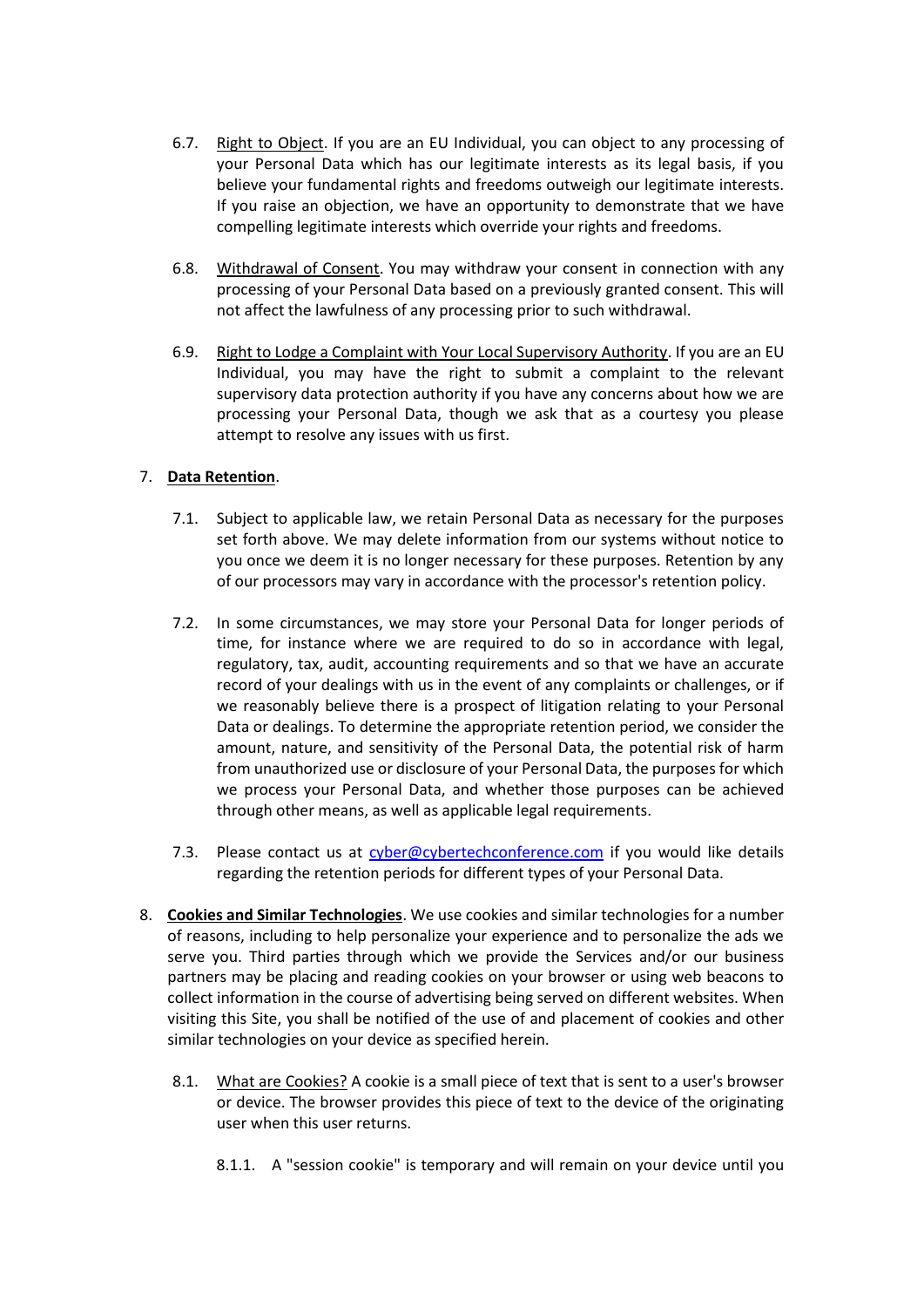leave the Site.

- 8.1.2. A "persistent" cookie may be used to help save your settings and customizations across visits. It will remain on your device until you delete it.
- 8.1.3. First-party cookies are placed by us, while third-party cookies may be placed by a third party. We use both first- and third-party cookies.
- 8.1.4. We may use the terms "cookies" to refer to all technologies that we may use to store data in your browser or device or that collect information or help us identify you in the manner described above, such as web beacons or "pixel tags".
- 8.2. How We Use Cookies. We use cookies and similar technologies for a number of reasons, as specified below. We will not place any cookies on your browser that are not strictly necessary unless you have first consented to the cookie pop up.

The specific names and types of the cookies, web beacons, and other similar technologies we use may change from time to time. However, the cookies we use generally fall into one of the following categories:

| <b>Type of</b><br><b>Cookie</b> | <b>Domain</b>        | <b>Cookie</b>    | <b>Purpose</b>                                                                                                                                                                                                                 |
|---------------------------------|----------------------|------------------|--------------------------------------------------------------------------------------------------------------------------------------------------------------------------------------------------------------------------------|
| Functionality                   | .linkedin.com        | UserMatchHistory | LinkedIn sets this cookie for<br>LinkedIn Ads ID syncing.                                                                                                                                                                      |
|                                 | .ads.linkedin.com    | lang             | LinkedIn sets this cookie to<br>remember a user's language<br>setting.                                                                                                                                                         |
|                                 | .linkedin.com        | bcookie          | LinkedIn sets this cookie<br>from LinkedIn share buttons<br>and ad tags to recognize<br>browser ID.                                                                                                                            |
|                                 | .linkedin.com        | lidc             | LinkedIn sets the lidc cookie<br>to facilitate data center<br>selection.                                                                                                                                                       |
|                                 | .linkedin.com        | lang             | LinkedIn sets this cookie to<br>remember a user's language<br>setting.                                                                                                                                                         |
|                                 | .www.linkedin.com    | bscookie         | LinkedIn sets this cookie to<br>store performed actions on<br>the website.                                                                                                                                                     |
| Analytics                       | .cybertechisrael.com | _gcl_au          | Provided by Google Tag<br>Manager to experiment<br>advertisement efficiency of<br>websites using their<br>services.                                                                                                            |
|                                 | .cybertechisrael.com | $\mathsf{g}$ a   | The ga cookie, installed by<br>Google Analytics, calculates<br>visitor, session and<br>campaign data and also<br>keeps track of site usage for<br>the site's analytics report.<br>The cookie stores<br>information anonymously |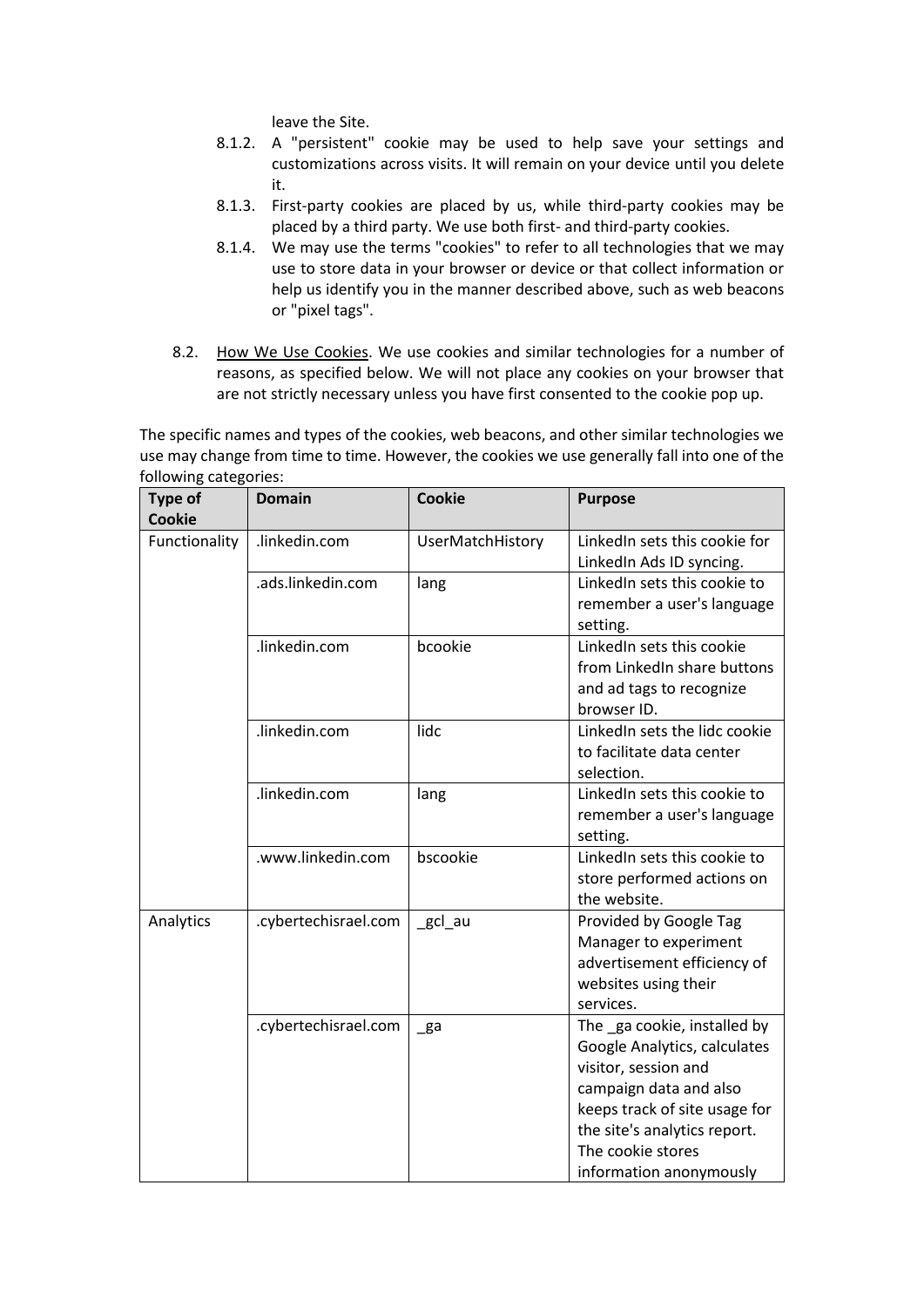|             |                      |                        | and assigns a randomly<br>generated number to<br>recognize unique visitors.                                                                                                                                                                                                                                    |
|-------------|----------------------|------------------------|----------------------------------------------------------------------------------------------------------------------------------------------------------------------------------------------------------------------------------------------------------------------------------------------------------------|
|             | .cybertechisrael.com | $\_$ gid               | Installed by Google<br>Analytics, gid cookie stores<br>information on how visitors<br>use a website, while also<br>creating an analytics report<br>of the website's<br>performance. Some of the<br>data that are collected<br>include the number of                                                            |
|             |                      |                        | visitors, their source, and<br>the pages they visit<br>anonymously.                                                                                                                                                                                                                                            |
|             | .cybertechisrael.com | _gat_UA-61212062-<br>1 | A variation of the gat<br>cookie set by Google<br><b>Analytics and Google Tag</b><br>Manager to allow website<br>owners to track visitor<br>behavior and measure site<br>performance. The pattern<br>element in the name<br>contains the unique identity<br>number of the account or<br>website it relates to. |
| Advertising | .doubleclick.net     | test_cookie            | The test cookie is set by<br>doubleclick.net and is used<br>to determine if the user's<br>browser supports cookies.                                                                                                                                                                                            |
|             | .twitter.com         | personalization id     | Twitter sets this cookie to<br>integrate and share features<br>for social media and also<br>store information about<br>how the user uses the<br>website, for tracking and<br>targeting.                                                                                                                        |
|             | .doubleclick.net     | <b>IDE</b>             | Google DoubleClick IDE<br>cookies are used to store<br>information about how the<br>user uses the website to<br>present them with relevant<br>ads and according to the<br>user profile.                                                                                                                        |
|             | .cybertechisrael.com | $\sqrt{\frac{1}{2}}$   | This cookie is set by<br>Facebook to display<br>advertisements when either<br>on Facebook or on a digital<br>platform powered by<br>Facebook advertising, after<br>visiting the website.                                                                                                                       |